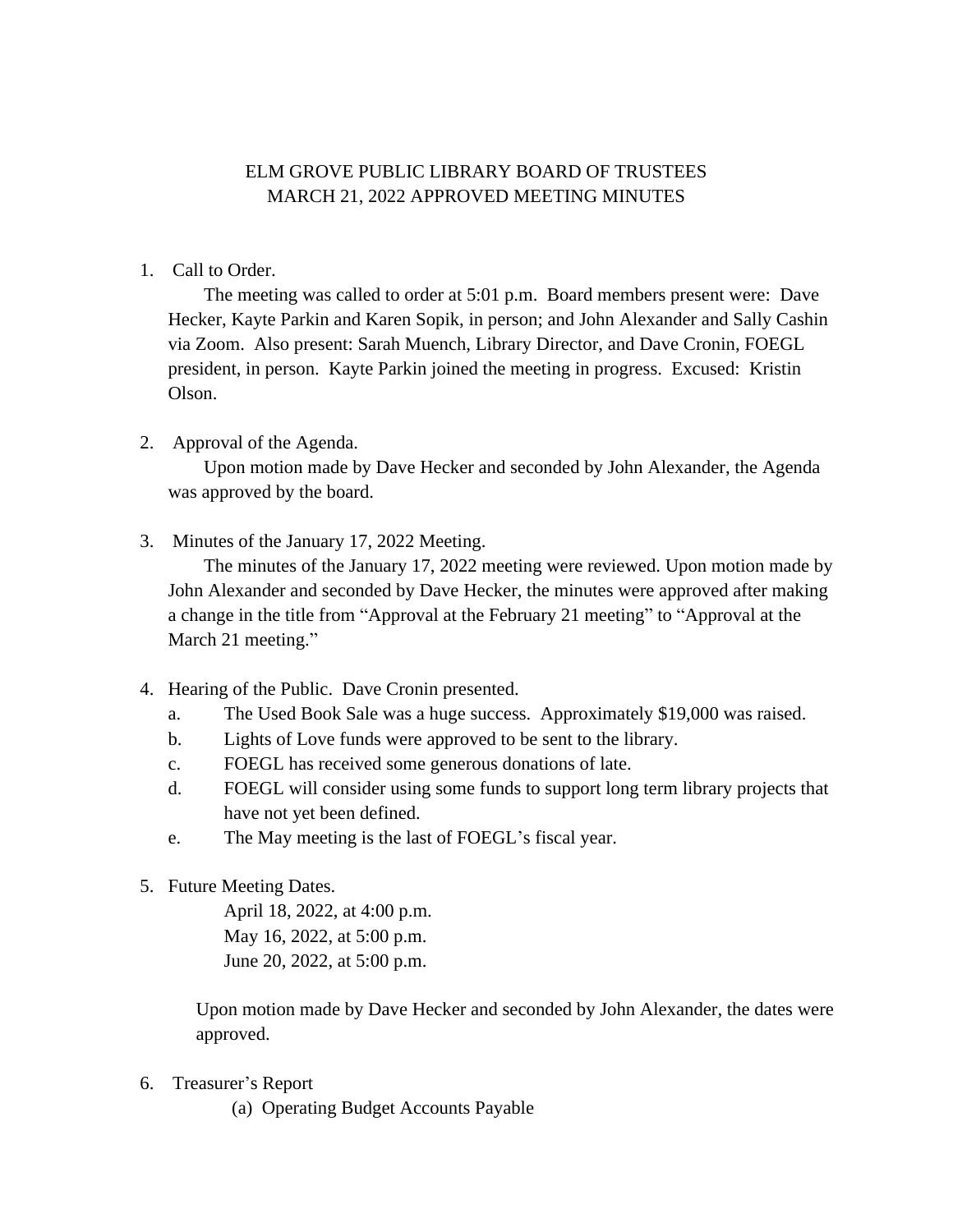February 2022

· On a motion by John Alexander and seconded by Kayte Parkin, the board approved the expenditure of \$25,730.85 in February.

(b) Gift Fund Accounts Payable

(1) LGIP-4

February 2022

On a motion by John Alexander and seconded by Dave Hecker, the board approved the expenditure of \$5,882.49 in February.

- (c) FOEGL Gift Fund Accounts Payable February 2022
	- On a motion by John Alexander and seconded by Sally Cashin, the board approved the expenditure of \$1,353.41 in February.
- (d) Status of Accounts

The following Gift Fund Account balances were announced: February 2022

|                | i. LGIP-4 | \$26,656.81 |
|----------------|-----------|-------------|
| $\mathbf{ii}$  | FOEGL     | \$14,487.50 |
| $\mathbf{iii}$ | $LGIP-10$ | \$23,887.60 |

(e) Operating Budget Accounts Payable

March 2022

· On a motion by John Alexander and seconded by Karen Sopik, the board approved the expenditure of \$7,778.70 in March.

- (f) Gift Fund Accounts Payable
	- (1) LGIP-4

March 2022

· On a motion by John Alexander and seconded by Kayte Parkin, the board approved the expenditure of \$109.71 in March.

- (g) FOEGL Gift Fund Accounts Payable March 2022
	- On a motion by John Alexander and seconded by Dave Hecker, the board approved the expenditure of \$549.46 in March.

(h) Gift Fund Status of Accounts.

The following Gift Fund Account balances were announced: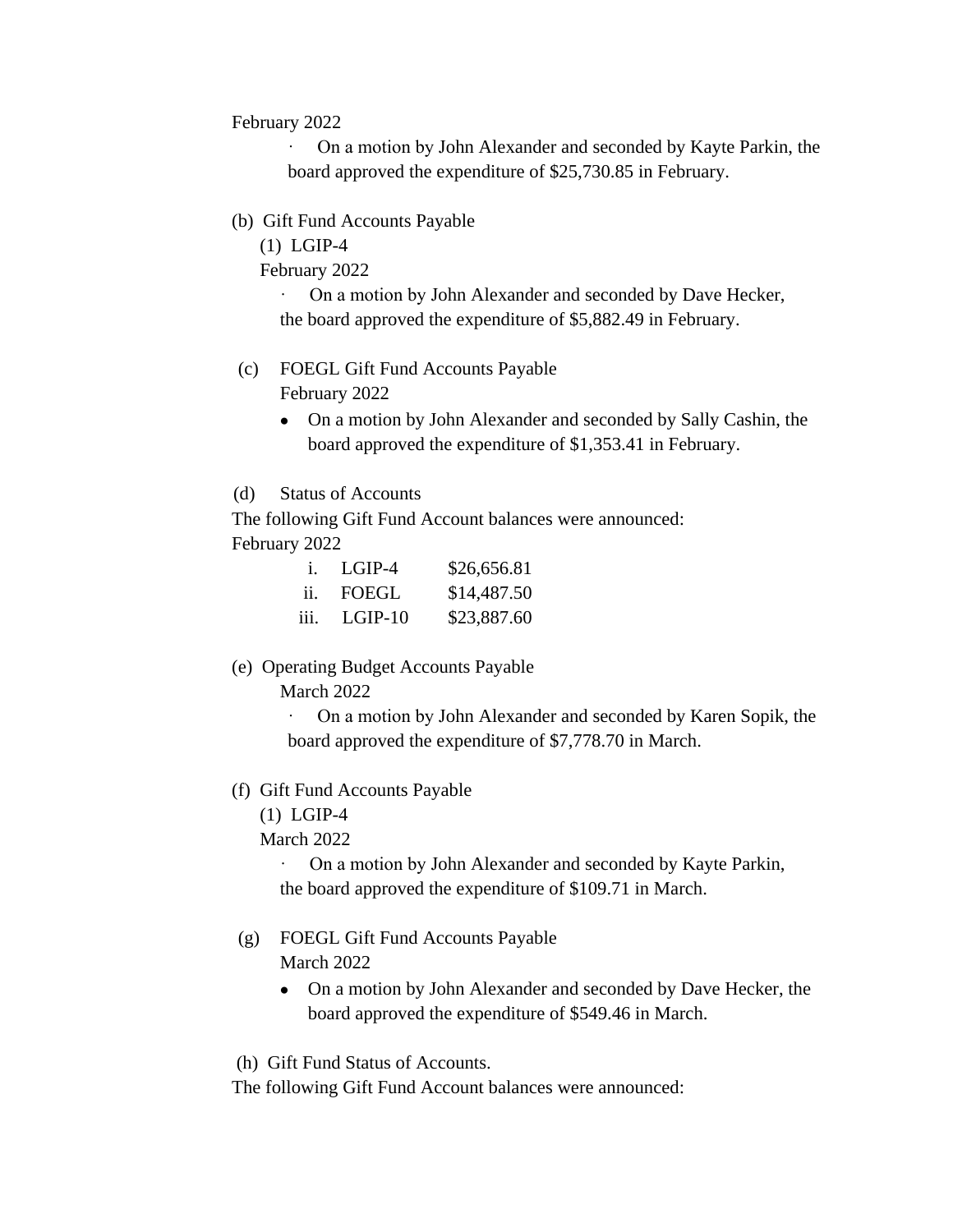March 2022

|               | i. LGIP-4      | \$23,972.62 |
|---------------|----------------|-------------|
| $\mathbf{ii}$ | FOEGL          | \$12,405.11 |
|               | $iii.$ LGIP-10 | \$23,890.57 |

- 7. Director's Report
	- A. Library statistics, programming and activity report
	- B. Youth report
	- C. Gifts (No gifts)
- 8. Old Business

Update on facilities assessment progress

FEH Design Timeline. Sarah recently had a virtual meeting with Bill Wilson to set up a schedule for affinity groups. Six affinity groups have been identified: 1) Retirees; 2) Grandparents; 3) Teen volunteers; 4) FOEGL execute board; 5) Parents of school age children; and 6) Woman's Club Members. There will also be one open affinity session for anyone who wasn't able to make it to their scheduled group meeting. The Village manager will be interviewed separately. Sarah will introduce FEH at the affinity group meetings and then leave. There will also be two staff focus groups that meet with FEH. The board trustees will meet with FEH in April. A zoom option will be offered during affinity group meetings.

- 9. New Business
	- a. 2021 Wisconsin Public Library Annual Report

Upon motion made by John Alexander and seconded by Kayte Parkin, the board approved the Public Library Annual Report as presented and authorized Dave Hecker and Sarah Muench to sign the document on behalf of the board.

## 10. Convene into closed session

Convene into closed session pursuant to WSS Section 19.85 [1][c] to consider employment, promotion, compensation or performance evaluation data of any public employee over which the governmental body has jurisdiction or exercised responsibility, regarding employee compensation. May reconvene into open session to take action on items discussed in closed session.

## 11. Reconvene into open session

Following discussion, the board recommended a one-time bonus of \$500 for 2021 performance, for the following librarians: